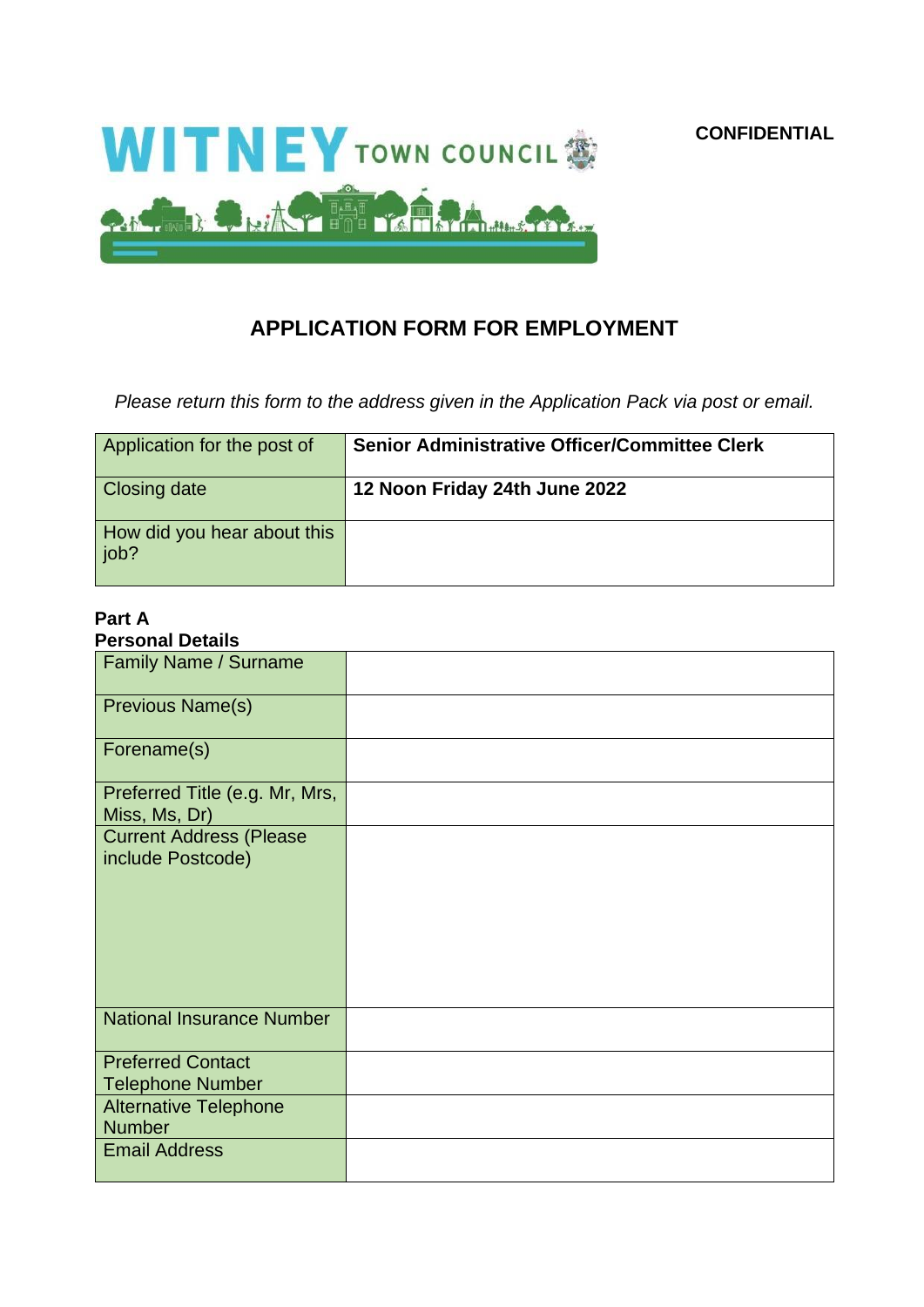## **Part B Present (or most recent) Employer**

| Name and<br>Address of                  |                                                                                      |                                                |  |
|-----------------------------------------|--------------------------------------------------------------------------------------|------------------------------------------------|--|
| Employer                                |                                                                                      |                                                |  |
|                                         |                                                                                      |                                                |  |
| <b>Job Title</b>                        |                                                                                      |                                                |  |
| <b>Start Date</b>                       |                                                                                      | Notice required or<br>date left                |  |
| Salary (£) p/a                          |                                                                                      | If part time, please<br>give hours per<br>week |  |
| reason for leaving                      | Please give details of your main tasks and responsibilities - and if applicable your |                                                |  |
|                                         |                                                                                      |                                                |  |
|                                         |                                                                                      |                                                |  |
|                                         |                                                                                      |                                                |  |
|                                         |                                                                                      |                                                |  |
|                                         |                                                                                      |                                                |  |
|                                         |                                                                                      |                                                |  |
|                                         |                                                                                      |                                                |  |
|                                         |                                                                                      |                                                |  |
|                                         |                                                                                      |                                                |  |
|                                         |                                                                                      |                                                |  |
|                                         |                                                                                      |                                                |  |
|                                         |                                                                                      |                                                |  |
| Please explain<br>why you are           |                                                                                      |                                                |  |
| applying for this<br>post at this time: |                                                                                      |                                                |  |
|                                         |                                                                                      |                                                |  |
|                                         |                                                                                      |                                                |  |
|                                         |                                                                                      |                                                |  |
|                                         |                                                                                      |                                                |  |
|                                         |                                                                                      |                                                |  |
|                                         |                                                                                      |                                                |  |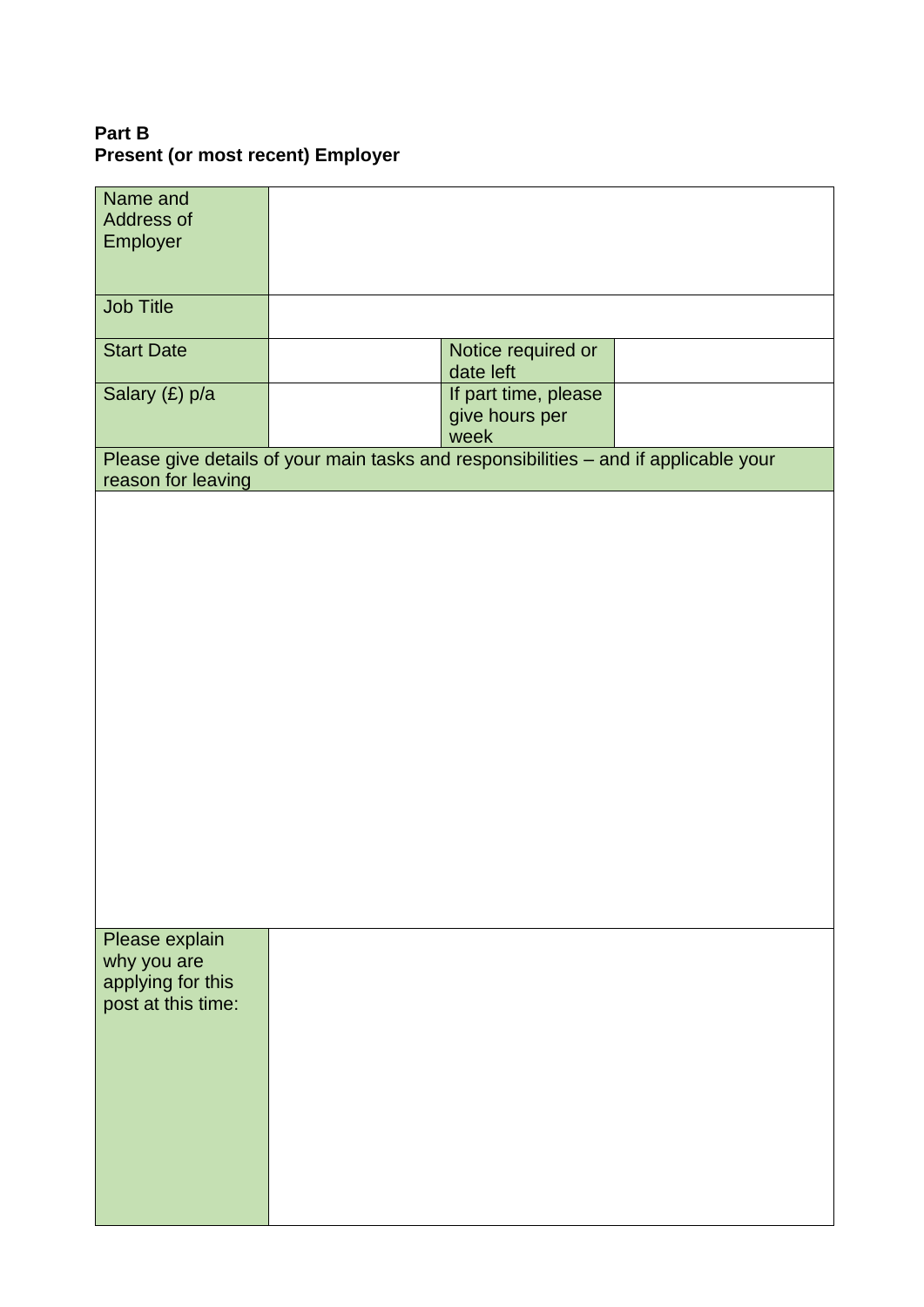#### **Part C Employment History**

Please give as much relevant information as possible. For posts working with children and vulnerable adults you must give your full employment history from when you left school or higher education and explain any gaps in your employment and include dates. Please include any time spent employed as a volunteer.

| Name and<br>Address of<br>Employer | Dates From / To<br>(MM/YY) | Job Role | <b>Final Salary and Reason</b><br>for Leaving |
|------------------------------------|----------------------------|----------|-----------------------------------------------|
|                                    |                            |          |                                               |
|                                    |                            |          |                                               |
|                                    |                            |          |                                               |
|                                    |                            |          |                                               |
|                                    |                            |          |                                               |
|                                    |                            |          |                                               |
|                                    |                            |          |                                               |
|                                    |                            |          |                                               |
|                                    |                            |          |                                               |
|                                    |                            |          |                                               |
|                                    |                            |          |                                               |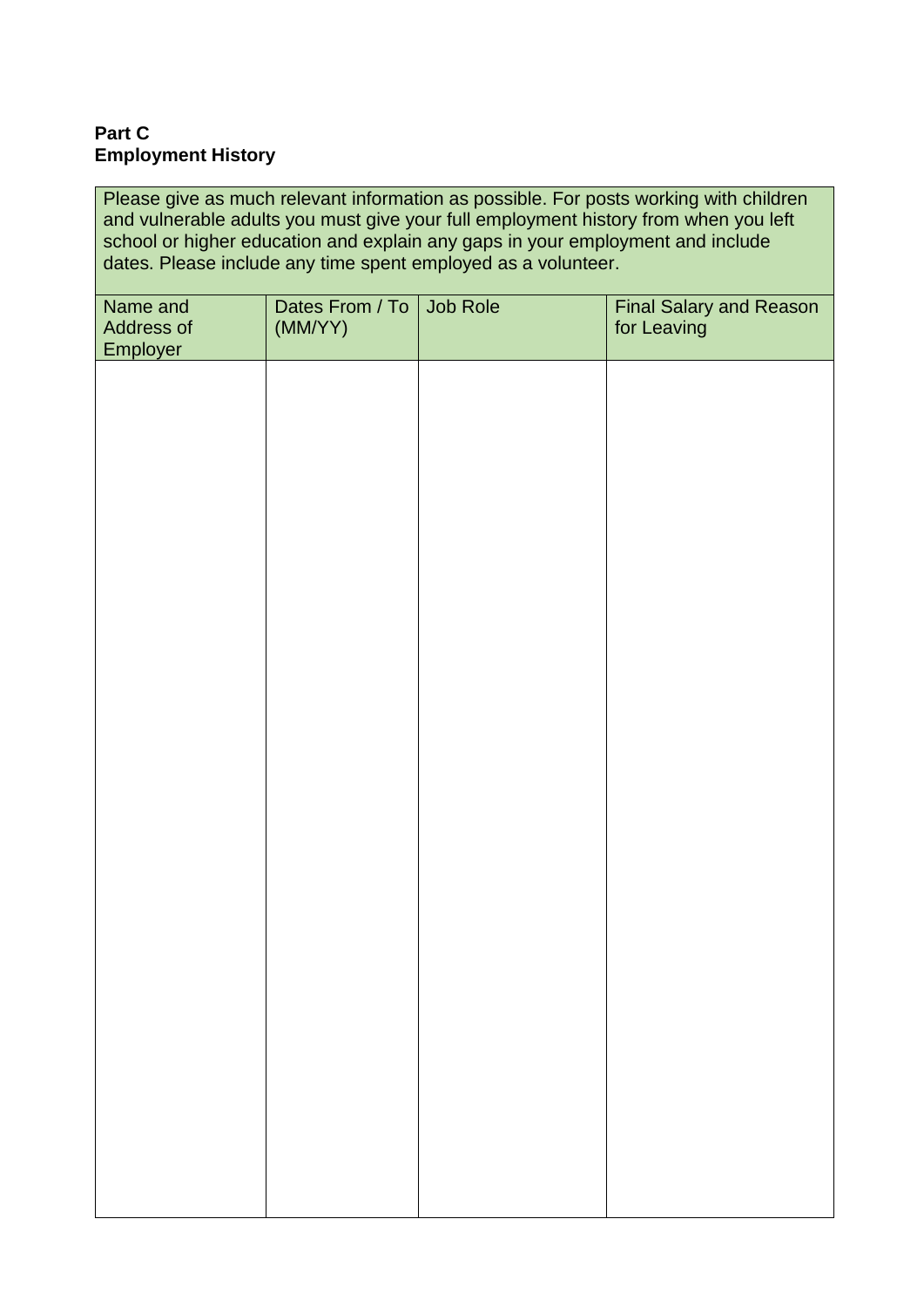## **Part D Academic, Professional and Vocational Qualifications**

| <b>Exams Passed (Level)</b><br><b>Qualifications &amp;</b><br><b>Memberships</b><br>(Most recent first) | <b>Grade and Date</b><br>Achieved | <b>Name of Educational</b><br>Establishment and / or<br><b>Professional or Awarding Body</b> |
|---------------------------------------------------------------------------------------------------------|-----------------------------------|----------------------------------------------------------------------------------------------|
|                                                                                                         |                                   |                                                                                              |
|                                                                                                         |                                   |                                                                                              |
|                                                                                                         |                                   |                                                                                              |
|                                                                                                         |                                   |                                                                                              |

## **Part E Training / Continuing Professional Development**

| Please give details of relevant training /development activities          |                   |                                                       |
|---------------------------------------------------------------------------|-------------------|-------------------------------------------------------|
| <b>Training Course and</b><br>Organiser or<br><b>Development Activity</b> | <b>Time Spent</b> | <b>Outcome - Grade Achieved</b><br>(where applicable) |
|                                                                           |                   |                                                       |
|                                                                           |                   |                                                       |
|                                                                           |                   |                                                       |
|                                                                           |                   |                                                       |
|                                                                           |                   |                                                       |
|                                                                           |                   |                                                       |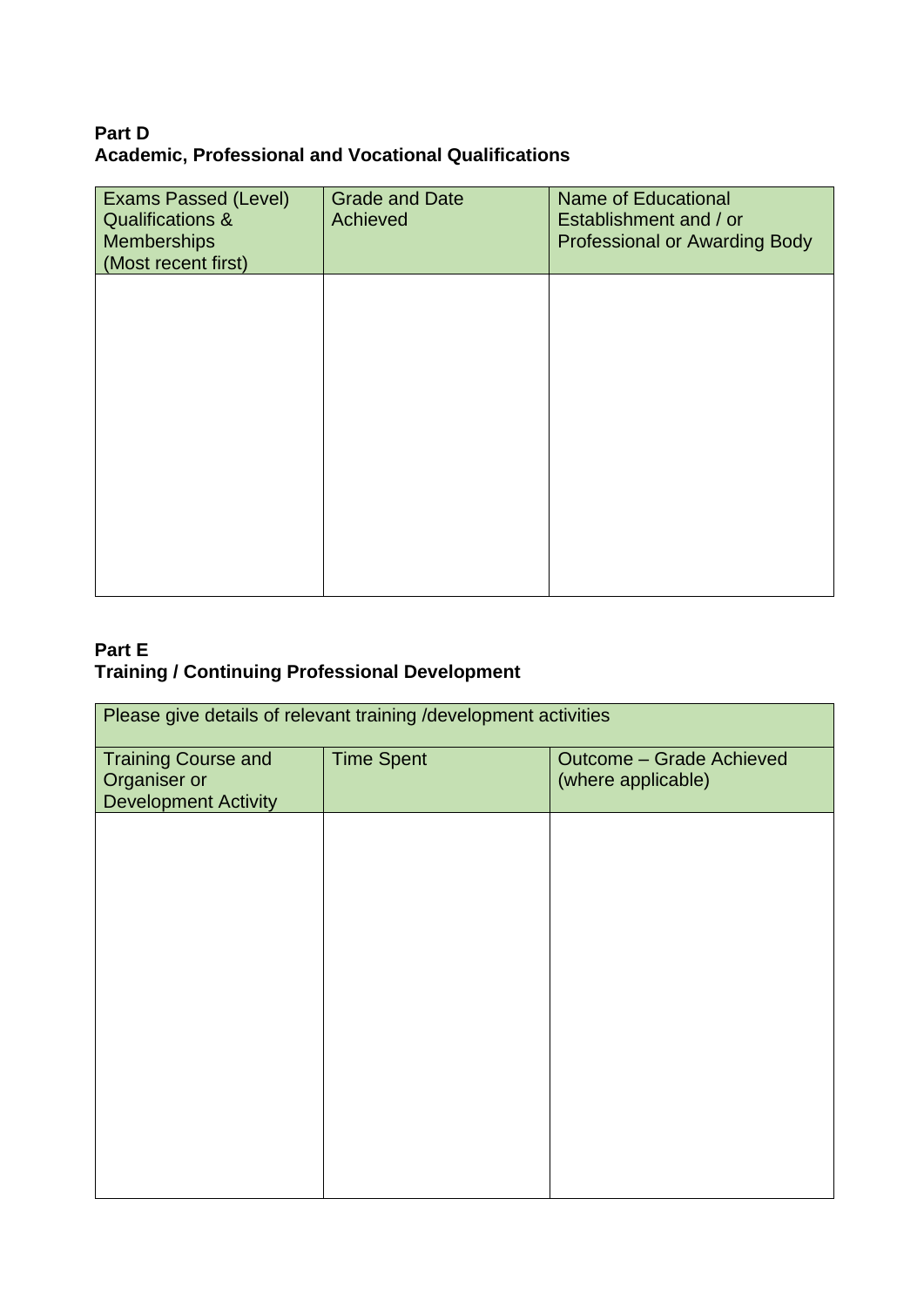#### **Part F Personal Statement**

*You may continue onto a separate sheet if you need to.*

Key Competencies, Knowledge and Skills: referring to the person specification, provide examples of how you have demonstrated the key competencies and the knowledge and skill requirements for this role. You may use experience gained from within and/or outside the workplace to provide these examples. (We recommend that you use the different headings on the person specification as a starting point.)

Personal Attributes: Please describe ways in which you have demonstrated the personal attributes required for this post, as outlined in the person specification.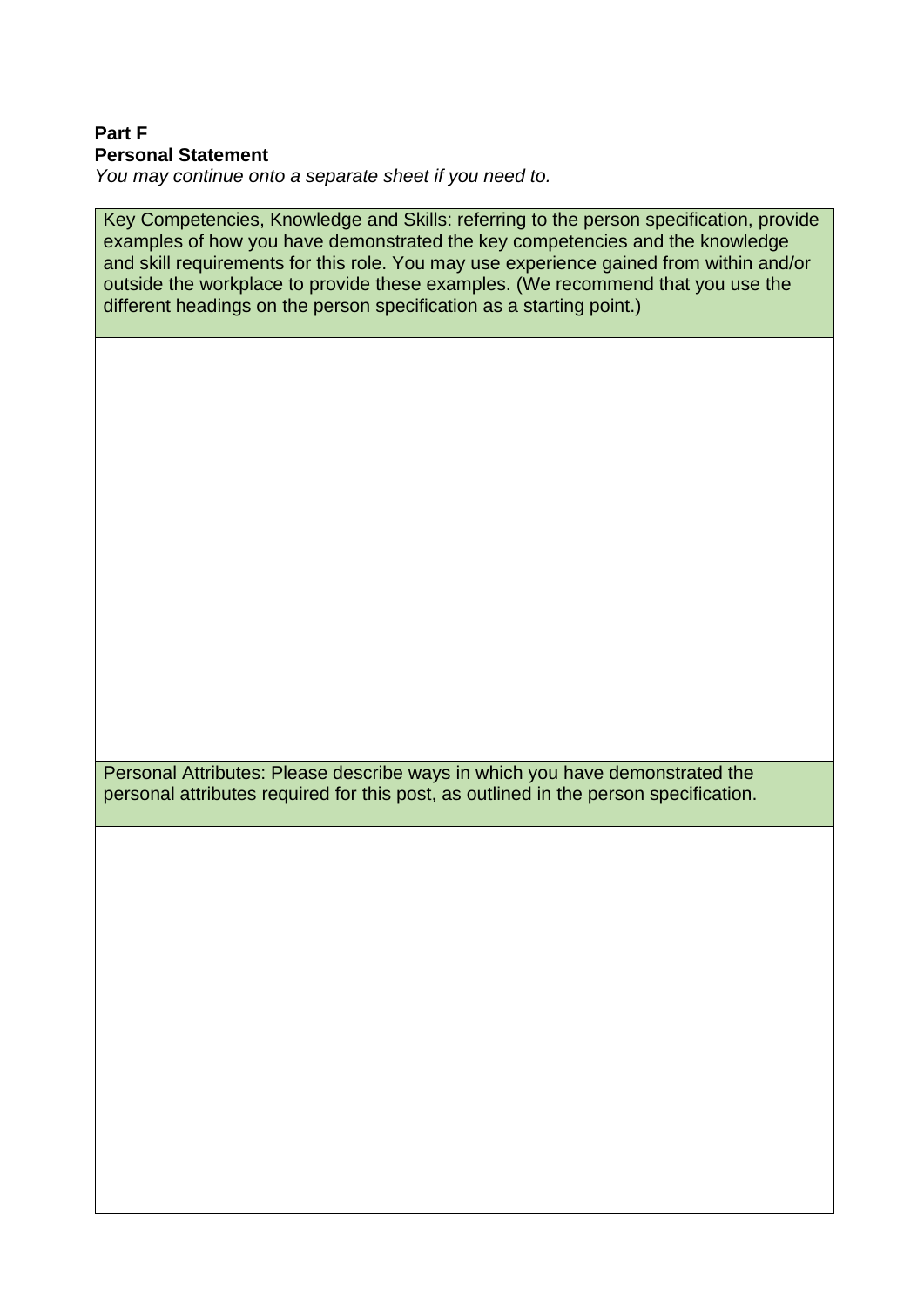## **Part G Supplementary Information**

| Transport: Do you hold a current driving licence?                                                                                                                                                                                            | Yes / No |
|----------------------------------------------------------------------------------------------------------------------------------------------------------------------------------------------------------------------------------------------|----------|
| What categories of driving licence do you hold?                                                                                                                                                                                              |          |
| Are you willing and able to travel to meet the<br>requirements of the post (please delete as<br>appropriate)                                                                                                                                 | Yes / No |
| Please provide details of any current motoring convictions, disqualifications or penalty<br>points, with dates and reasons and/or any difficulties you foresee concerning travel:                                                            |          |
|                                                                                                                                                                                                                                              |          |
|                                                                                                                                                                                                                                              |          |
|                                                                                                                                                                                                                                              |          |
|                                                                                                                                                                                                                                              |          |
| Positive About Disability: we welcome applications from people with disabilities.<br>Wherever possible we will make reasonable adjustments to enable a person with a<br>disability to access the application and appointment process fairly. |          |
| Do you consider yourself to have a disability (please                                                                                                                                                                                        | Yes / No |
| delete as appropriate)                                                                                                                                                                                                                       |          |
| If 'yes' and you are offered an interview, would you<br>welcome a pre-interview discussion to identify any<br>particular needs that you may have?                                                                                            | Yes / No |
| Disclosure of Criminal Offences: The Rehabilitation of Offenders Act 1974 gives<br>individuals the right not to disclose details of old offences which are seen as 'spent'                                                                   |          |
| Please give details, including dates and places, of pending prosecutions and any<br>convictions, cautions and bind-overs since the age of 17 years, that are not 'spent'                                                                     |          |
|                                                                                                                                                                                                                                              |          |
|                                                                                                                                                                                                                                              |          |
|                                                                                                                                                                                                                                              |          |
|                                                                                                                                                                                                                                              |          |
|                                                                                                                                                                                                                                              |          |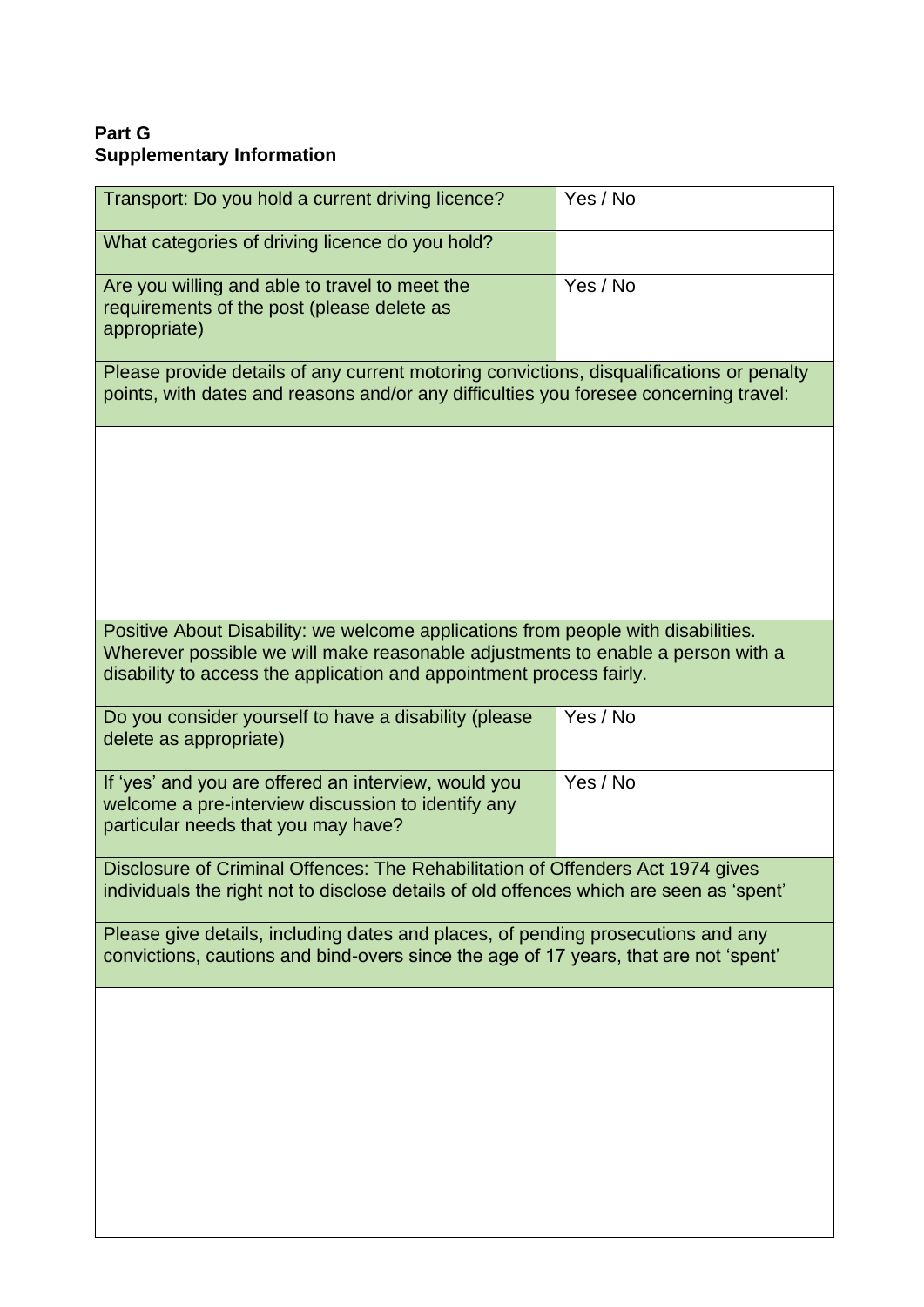#### **Part H References and declarations**

References: Please provide the names of two professional referees, each of whom can write with authority about your performance, abilities and competence in a work, voluntary or educational environment. The first reference must be your manager or a senior manager representing your current or most recent employer. References will not be accepted from colleagues, relations or people who know you solely as a friend. If you do not wish your current employer to be contacted prior to interview, please indicate below.

| Name of First Reference                         |                                       |
|-------------------------------------------------|---------------------------------------|
| <b>Job Title of Referee</b>                     |                                       |
| Name of organisation                            |                                       |
| <b>Address (including Postcode)</b>             |                                       |
| Email address if available                      |                                       |
| Daytime telephone number                        |                                       |
| Relationship to you (e.g. supervisor,<br>tutor) |                                       |
| Dates of your employment                        | To<br>From                            |
| Can be contacted prior to interview             | Yes / No<br>Please delete accordingly |

| Name of Second Referee                          |            |
|-------------------------------------------------|------------|
| <b>Job Title of Referee</b>                     |            |
| Name of organisation                            |            |
| <b>Address (including Postcode)</b>             |            |
| Email address if available                      |            |
| Daytime telephone number                        |            |
| Relationship to you (e.g. supervisor,<br>tutor) |            |
| Dates of your employment                        | From<br>To |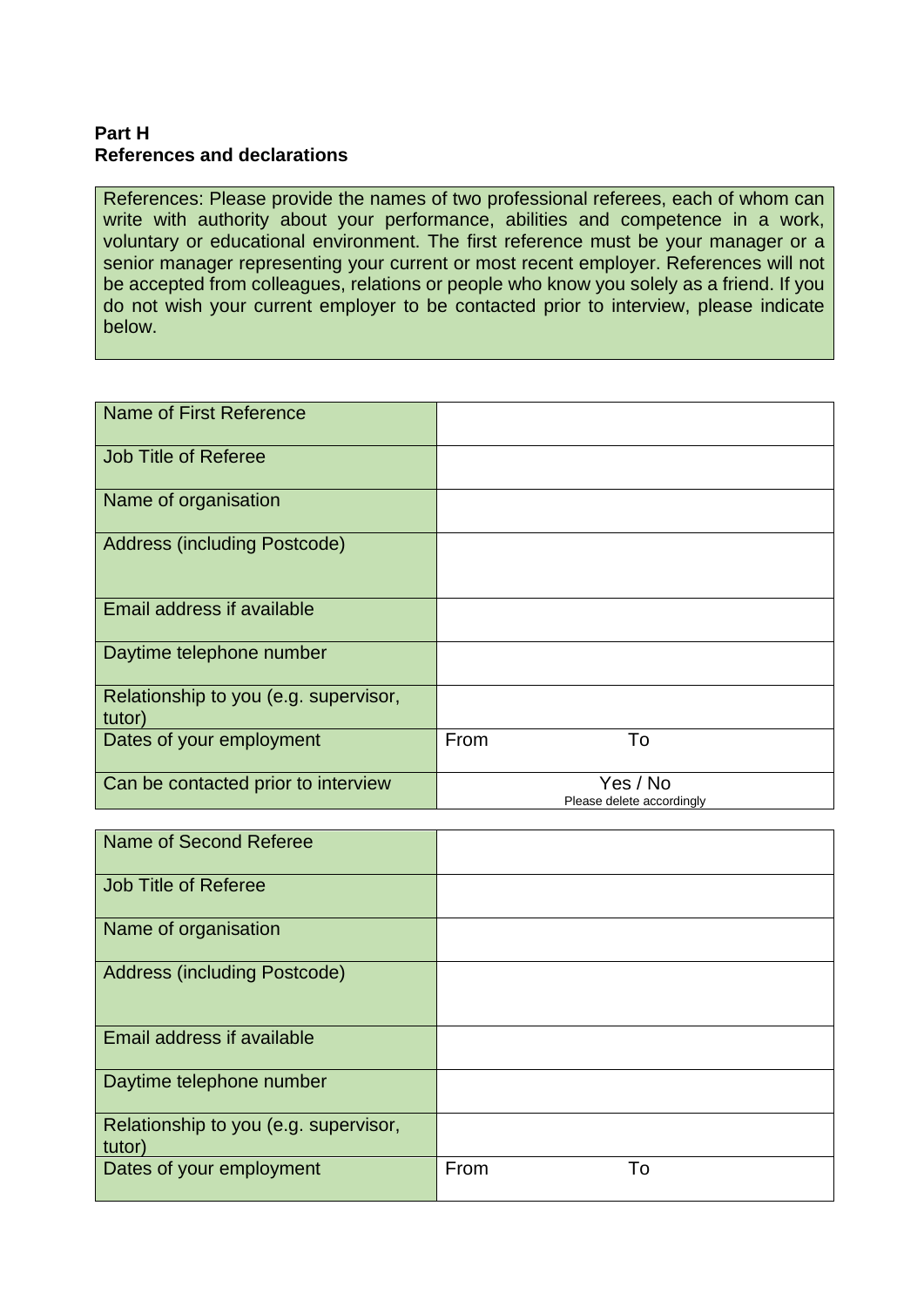#### **Part I Declaration**

| <b>Declaration</b> |                                                                                                                                                                                                                                                                                                                                                                                                                                                                                                                                            |      |  |
|--------------------|--------------------------------------------------------------------------------------------------------------------------------------------------------------------------------------------------------------------------------------------------------------------------------------------------------------------------------------------------------------------------------------------------------------------------------------------------------------------------------------------------------------------------------------------|------|--|
| $\bullet$          | • I confirm that I am eligible and entitled to live and work in the United Kingdom<br>I am willing for this data to be held and processed by Witney Town Council and if<br>necessary be verified with relevant third parties. This may include previous<br>employers.<br>• The information on this form is accurate. I understand that providing false<br>information is an offence and may lead to be my application being disallowed or,<br>should I be appointed, to my dismissal and, if appropriate, may be referred to the<br>police |      |  |
| Signed             |                                                                                                                                                                                                                                                                                                                                                                                                                                                                                                                                            | Date |  |